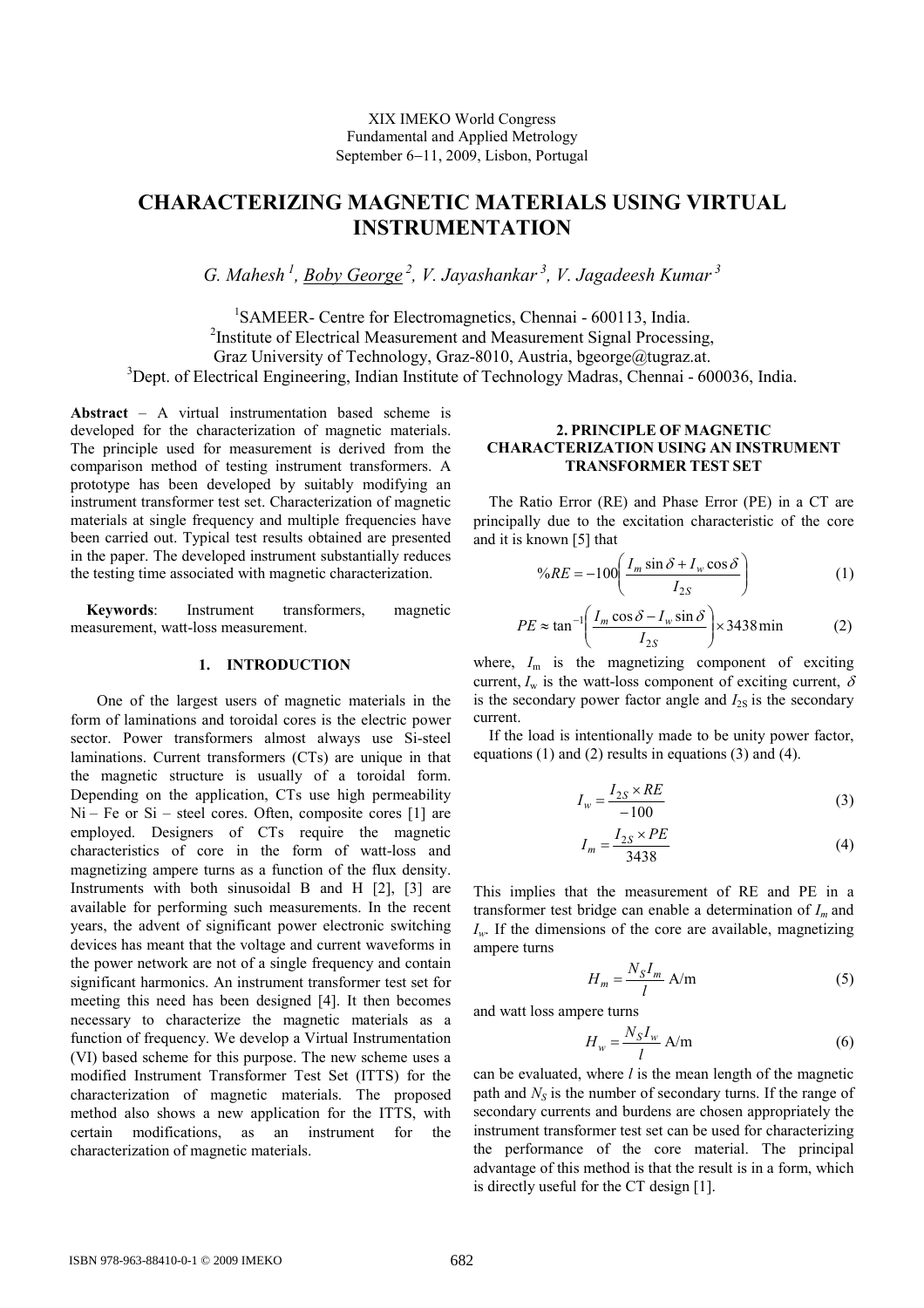## **3. A VIRTUAL INSTRUMENTATION SCHEME FOR MEASUREMENT OF ERRORS**

 A virtual instrument for evaluating the RE and PE of a CT using LabVIEW is developed. The principle of error measurement is based on the comparison method [6], [7]. The schematic of the setup for the comparison method is shown in Fig.1. As can be seen, the primaries of the test current transformer *X* and the standard current transformer *S* are connected in series, so that the same current flows through them. The secondaries are so connected that the difference between the current in the secondary of S,  $I_{2S}$  and that of *X*,  $I_{2X}$  flows through a standard resistance  $R_d$ .  $I_d$ represents the difference current ( $I_{2X} - I_{2S}$ ),  $\theta$  the phase difference between  $I_d$  and  $I_{2S}$  and  $R_b$  the resistance of the burden. The phasor diagram of comparison method of testing a CT is shown in Fig.2.



Fig. 1. The comparison method of testing a CT



Fig. 2. The Phasor Diagram for comparison method of testing a CT

A 12-bit Data Acquisition Card (PCI 6024 E) from National Instruments [8] forms the heart of the Data Acquisition System (DAS). The input signals, proportional to standard current  $I_{2S}$  and difference current  $I_{d}$ , are brought to the two BNC analog input connectors. A programmable gain amplifier is used to amplify the signal to appropriate values. The two channels were simultaneously sampled at 10 kHz, which is sufficient for a system with about 40 harmonics of a 50 Hz power frequency. The data acquisition VI essentially samples the inputs and stores them in an array. If *I2sj* and *Idj* represent the acquired samples of  $I_{2S}$  and  $I_d$  respectively, then sampling based methods [9] are used to evaluate the errors of the CT as follows:

$$
\%RE = \frac{\sum_{j=0}^{N-1} I_{2Sj} \times I_{dj}}{\sum_{j=0}^{N-1} I_{2Sj} \times I_{2Sj}} \times 100
$$
 (7)

$$
PE = \frac{\sum_{j=0}^{N-1} I_{2S[j+N/4]} \times I_{d_j}}{\sum_{j=0}^{N-1} I_{2Sj} \times I_{2Sj}} \times 3438
$$
 (8)

Where *N* is the number of samples acquired per cycle. Since the *RE* and *PE* at individual frequencies and dimensions of the core are known, using eqn (3)  $\&$  (4)  $I_w$  and  $I_m$  and thus  $H_w$  &  $H_m$  at individual frequencies can be easily computed for various levels of flux densities.

#### **4. EXPERIMENTAL SET-UP FOR MEASUREMENT AT SINGLE FREQUENCY**

 A 100/100mA CT is designed with core of size 90mm x 60mm x 20mm of PERMAX from Vacuumschmelze. It has 100 primary and secondary turns. An Arbitrary Function Generator Model 33120A from Hewlett Packard is used to excite the primary of the test and standard CTs. A burden of  $R_b$  = 5  $\Omega$  was connected to the secondary of test CT. *RE* and *PE* measurements and thus the  $H_w$  and  $H_m$  at individual frequencies were computed using the virtual instrumentation scheme explained in previous section.

#### **5. CHARACTERISATION OF MAGNETIC MATERIALS AT CONSTANT FLUX DENSITY**

 The method discussed in previous section is valid for single frequency excitation. An alternative viewpoint, which is likely to be more useful to the designer, is to consider error measurement at constant flux operation.

From the basic transformer equation for a sinusoidal input, we know that

$$
V_{2s} = 4.44 f N_s A B_m s \tag{9}
$$

where  $V_{2s}$  = secondary induced e.m.f (V),  $B_m$  = peak flux density  $(Wb/m^2)$ ,  $f = \text{frequency}(Hz)$ ,  $N_s = \text{No. of secondary}$ turns,  $A$  =cross sectional area of core (m<sup>2</sup>) and  $s$  = space factor As  $f$ ,  $N_s$ ,  $A$  and s are constants, from equation (9) it can be seen that  $V_{2s} \propto B_m$ . So, in order to perform measurement at constant flux density, the excitation is varied such that the flux at each frequency is the same. i.e.,

$$
\frac{v_1}{f_1} = \frac{v_2}{f_2} = \frac{v_n}{f_n} \text{ etc}
$$

where  $v_1$  is the magnitude of voltage at frequency  $f_1$ ,  $v_2$  =  $2v_1, \ldots, v_n = nv_1$ ;  $f_2 = 2f_1 \& f_n = nf_1$  etc. A stepped sine wave is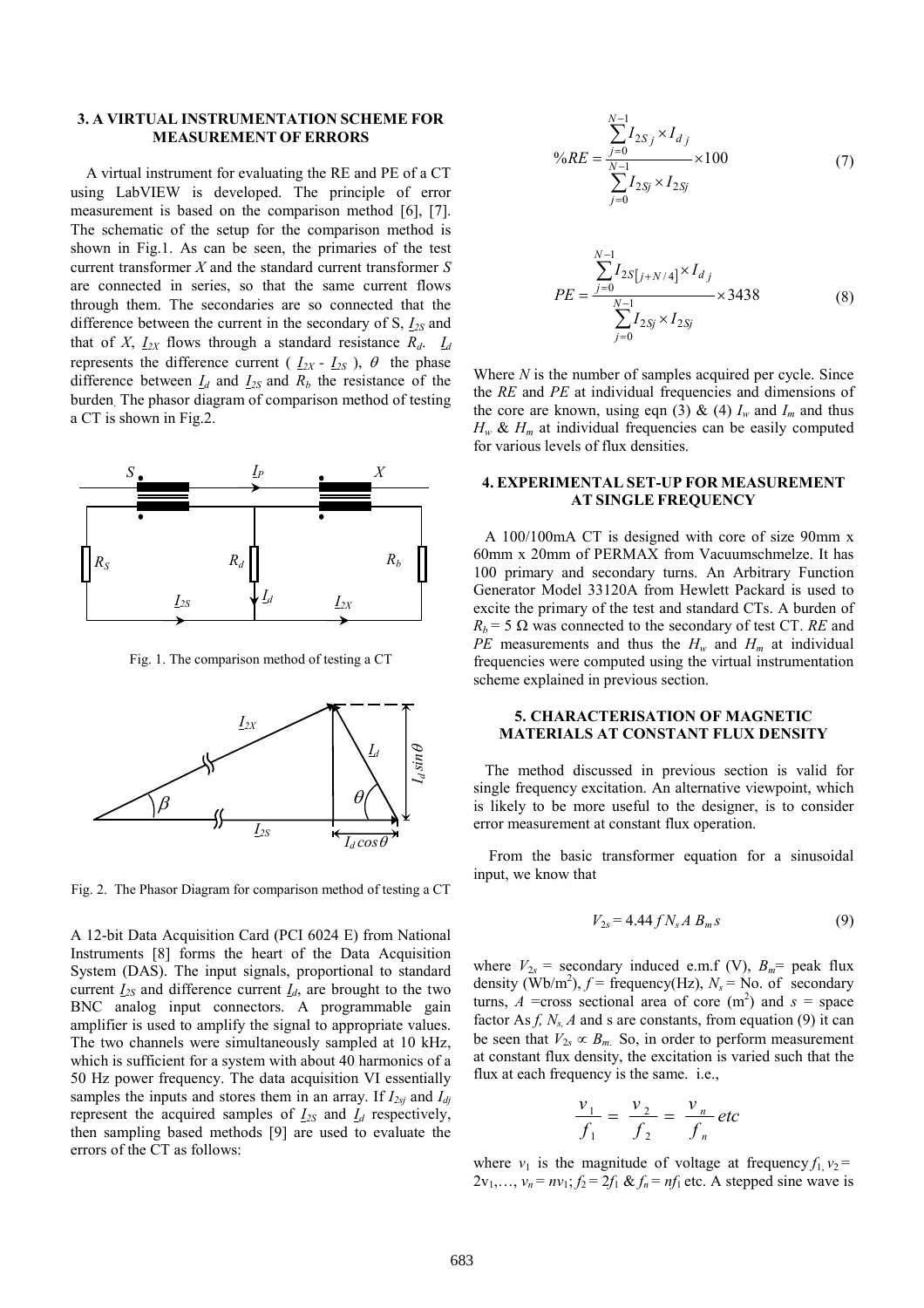used for excitation. The data acquisition is modified so that error component proportional to each frequency (ω*i*) is calculated separately, (i.e)

$$
\%RE\Big|_{oi} = \frac{\sum_{j=0}^{N-1} I_{2S_j(oi)} \times I_{d_j(oi)}}{\sum_{j=0}^{N-1} I_{2S_j(oi)} \times I_{2S_j(oi)} } \times 100
$$
\n(10)

$$
PE\Big|_{oi} = \frac{\sum_{j=0}^{N-1} I_{2S[j(oi) + N(oi)/4]} \times I_{d_j(oi)} \times 3438 \text{ min} \qquad (11)
$$

$$
\sum_{j=0}^{N-1} I_{2Sj(oi)} \times I_{2Sj(oi)}
$$

Once the RE and PE for a frequency  $(\omega i)$  is known,  $H_w$  and  $H_m$  for that frequency can be computed as explained in section 3. Since a stepped sine wave excitation is employed, the  $H_w \& H_m$  for multiple frequencies are obtained in a single measurement cycle rather than repeating the measurement for each frequency of interest. This achieves a reduction in measurement time for characterizing the magnetic material for multiple frequencies. The details of the experimental setup, excitation pattern and test results are given in the next section.

# **6. EXPERIMENTAL SET-UP AND RESULTS FOR MEASUREMENTS AT CONSTANT FLUX DENSITY**

 The CT explained in section IV is used for measurement. An Arbitrary Function Generator Model 33120A from Hewlett Packard is programmed to give an excitation of the form given below

$$
\sqrt{2I_P}\sin(2\pi 50t)
$$
 for  $t = 0$  to 1s,

 $3\sqrt{2}I_P \sin(2\pi 150t)$  for  $t = 1$  to 2s and

$$
5\sqrt{2}I_P \sin(2\pi 250t)
$$
 for  $t = 2$  to 3s.

A burden of  $R_b$  = 5.0  $\Omega$  was connected to the secondary of test CT. The ratio and phase errors of the CT under this stepped sine wave excitation are measured using the developed virtual instrument. *RE* and *PE* measurements and thus the  $H_w$  and  $H_m$  at individual frequencies were computed using the modified VI scheme which enables determination of magnetic characteristics at various excitation frequencies in a single shot measurement. Fig 3 and Fig. 4. show the *B* Vs  $H_m$  and B Vs  $H_w$  characteristics for the stepped sine wave excitation.

The results on the stepped sine measurements using the developed instrument have compared with those performed individually at single frequency computed based on sampling based measurements using equations (3) to (8). The comparison of the results is given in table 1 for the *H<sup>m</sup>* and table 2 for *Hw.*

 $H<sub>m</sub>(I)$  and  $H<sub>w</sub>(I)$  denotes the values obtained from measurements at single frequencies and  $H_m(M)$  and  $H_w(M)$ are the results on the stepped sine wave measurement for multiple frequencies. The results were also compared with a watt-loss measurement. These results show the efficacy of the proposed method.



Fig. 3. Magnetizing ampere turns (*Hm*) observed for different flux densities (*B*) of the core during stepped sine wave excitation. The core was excited with the fundamental frequency at 50 Hz and its 3<sup>rd</sup> and 5<sup>th</sup> harmonics consecutively.

| Flux<br>Density $B$<br>$(Wb/m^2)$ | <b>FREQUENCY OF EXCITATION</b> |           |           |          |           |           |          |           |           |  |
|-----------------------------------|--------------------------------|-----------|-----------|----------|-----------|-----------|----------|-----------|-----------|--|
|                                   | 50Hz                           |           |           | 150Hz    |           |           | 250Hz    |           |           |  |
|                                   | $H_m(M)$                       | $H_m$ (I) | $%$ Error | $H_m(M)$ | $H_m$ (I) | $%$ Error | $H_m(M)$ | $H_m$ (I) | $%$ Error |  |
| 0.02                              | 0.21                           | 0.21      | 0         | 0.48     | 0.48      | $\theta$  | 0.59     | 0.60      | $-1.6$    |  |
| 0.03                              | 0.33                           | 0.33      | $\theta$  | 0.56     | 0.56      | $\theta$  | 0.70     | 0.71      | $-1.4$    |  |
| 0.04                              | 0.42                           | 0.43      | $-2.3$    | 0.65     | 0.65      | $\theta$  | 0.84     | 0.83      | 1.2       |  |
| 0.05                              | 0.53                           | 0.52      | $-1.9$    | 0.71     | 0.72      | $-1.38$   | 1.00     | 0.99      | 1.0       |  |
| 0.06                              | 0.63                           | 0.62      | $-1.6$    | 0.80     | 0.80      | $\theta$  | 1.13     | 1.14      | $-0.88$   |  |
| 0.07                              | 0.71                           | 0.71      |           | 0.89     | 0.89      | $\theta$  | 1.31     | 1.30      | 0.77      |  |

Table 1. Comparison of stepped sine wave measurement of  $H_m$  with single frequency measurement.  $H_m(M)$  indicates the result for a stepped sine wave excitation while  $H_m(I)$  shows the values obtained from single frequency measurement on the same core.